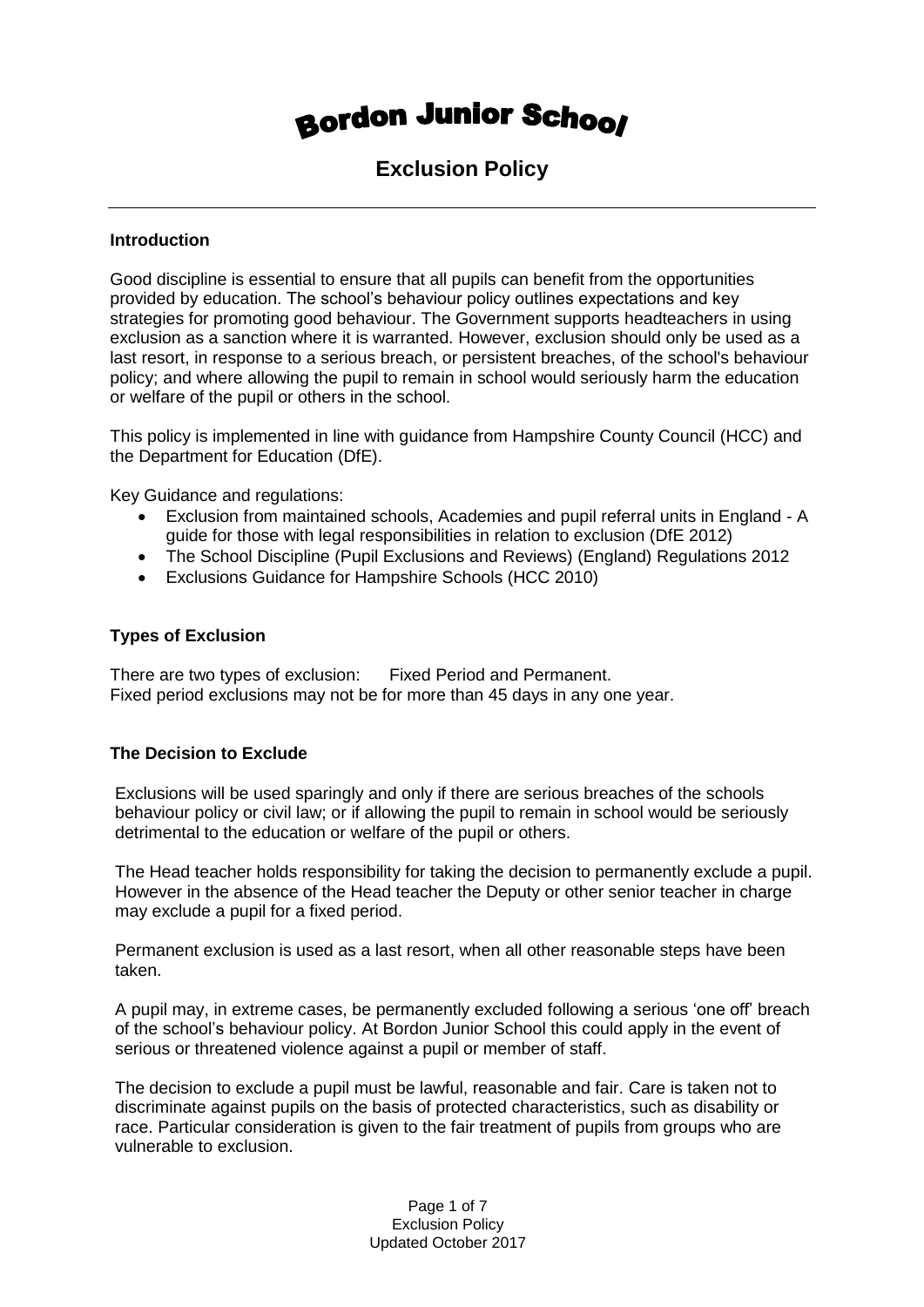Exclusion will not be used for minor offences or as a punishment for non-attendance.

Where a pupil is excluded, steps will be taken to refer the pupil for support or to other relevant agencies

Fixed Period exclusions may not exceed 45 days in any one year; generally at Bordon Junior School these will be around 1-3 days in length.

Persistent poor behaviour at lunchtime may result in a fixed period exclusion which covers the lunchtime break. This is subject to the normal rights of appeal.

#### **Procedures for Exclusion**

Following the decision to exclude a pupil, the Head teacher must:

- Inform the child's parents or guardians their child has been excluded, the type and length of the exclusion and the reasons for it
- Inform the parents in writing of their right to appeal to the Governing Body and to ask for an independent review panel to meet
- HCCs model letters are used for this purpose (Appendix A)
- Inform the Local Authority the same day, by use of a referral form, of the exclusion followed up by more detailed information within the next four days.
- Provide systems for work to be set for the child to undertake at home during a fixed exclusion
- Details of procedures and timescales are given in Appendix B

#### **Procedures for permanent exclusion: Action by the Governing Body**

The Governing Body will nominate a pool of three to five governors, none of whom may be a member of staff, to serve as the Discipline Committee as the need arises. A clerk to the Discipline Committee will also be nominated. The quorum for the Committee is three members.

If the parents give notice that they wish to make representations, the governing body should arrange a meeting to discuss the exclusion as soon as is practicable according to set criteria (see table below for details). The meeting should be arranged at a time and place convenient for the parents within reason. All efforts should be made to provide an environment which avoids intimidation and excessive formality. The governing body should advise parents and pupils that they may, if they wish, have someone of their own choice to accompany them and assist them at the meeting.

The meeting should serve for the purpose of enabling the parents to have their views heard and for the parents to hear the views of the school.

The decision of the meeting and the reason for the decision should be clearly communicated to the parents without delay.

Sept 2012

C James Head Teacher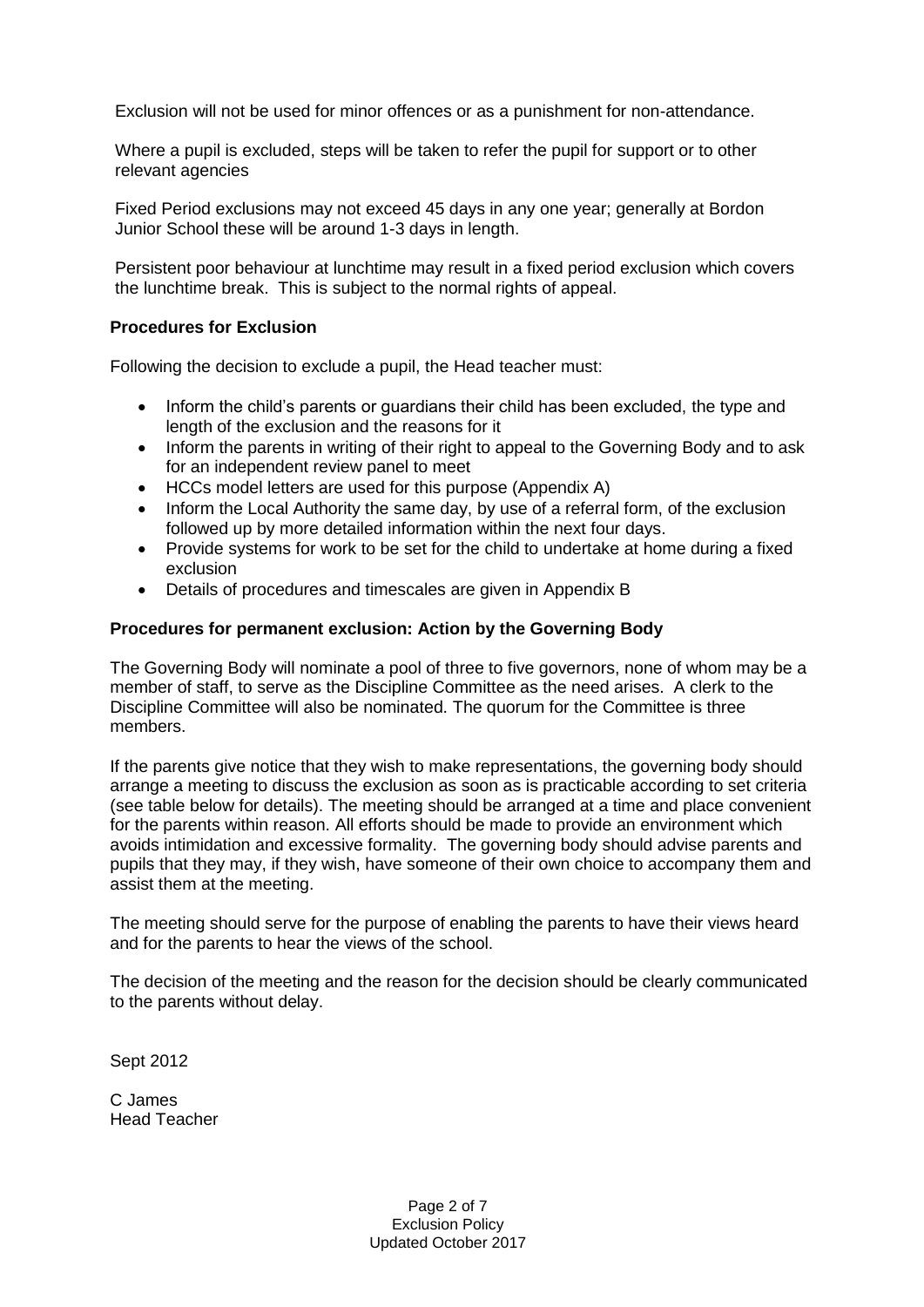### **Appendix A – example notification letter**

**From Headteacher (or Teacher in charge of an Education Centre) notifying parent of a fixed period exclusion of under 6 days in one term, and where a public examination is not missed.**

Date

Dear

I am writing to inform you of my decision to exclude .... for a fixed period of ……. day(s). This means that s/he will not be allowed in school for this period. The exclusion begins/began on ……….. and ends on ……….

The decision to exclude .... has not been taken lightly. .... has been excluded for this fixed period because **[SPECIFY REASONS FOR EXCLUSION]**.

### **[THE PARAGRAPH BELOW IS FOR PUPILS OF COMPULSORY SCHOOL AGE ONLY – REMOVE IF NOT APPLICABLE]**

You have a duty to ensure that your child is not present in a public place in school hours during this exclusion on **[INSERT DATES]** unless there is reasonable justification for this (or until the start date of any alternative provision where this is earlier). I must advise you that you may receive a penalty notice from the local authority if your child is present in a public place during school hours on the specified dates. If so, it will be for you to show reasonable justification.

We will set work for .... to be completed on the days specified in the previous paragraph **[INSERT ARRANGEMENTS FOR THIS]**. Please ensure that work set by the school is completed and returned to us promptly for marking.

You have the right to make representations about this decision to the governing body/management committee. If you wish to make representations please contact **[INSERT NAME OF CONTACT]** on/at **[INSERT CONTACT DETAILS]** as soon as possible. Whilst the governing body/management committee has no power to direct reinstatement, they must consider any representations you make and may place a copy of their findings on your child's school record. [pupil's name], where applicable, is encouraged to attend any proposed meeting.

You should be aware that if you think the exclusion has occurred as a result of discrimination, you may make a claim under the Equality Act 2010 to the First Tier Tribunal (Special Educational Needs and Disability), and in the case of disability discrimination, or the County Court, in the case of other forms of discrimination [\(http://www.justice.gov.uk/guidance/courts-and-tribunals/tribunals/send/index.htm\)](http://www.justice.gov.uk/guidance/courts-and-tribunals/tribunals/send/index.htm). A claim of discrimination made under these routes should be lodged within six months of the date on which the discrimination is alleged to have taken place, e.g. the day on which the pupil was excluded.

You may wish to contact the following sources of advice about exclusion from school:

**[Insert name of Inclusion Officer]**, Inclusion Officer, Hampshire County Council at **[Insert name of Local Office]** Local Office

> Page 3 of 7 Exclusion Policy Updated October 2017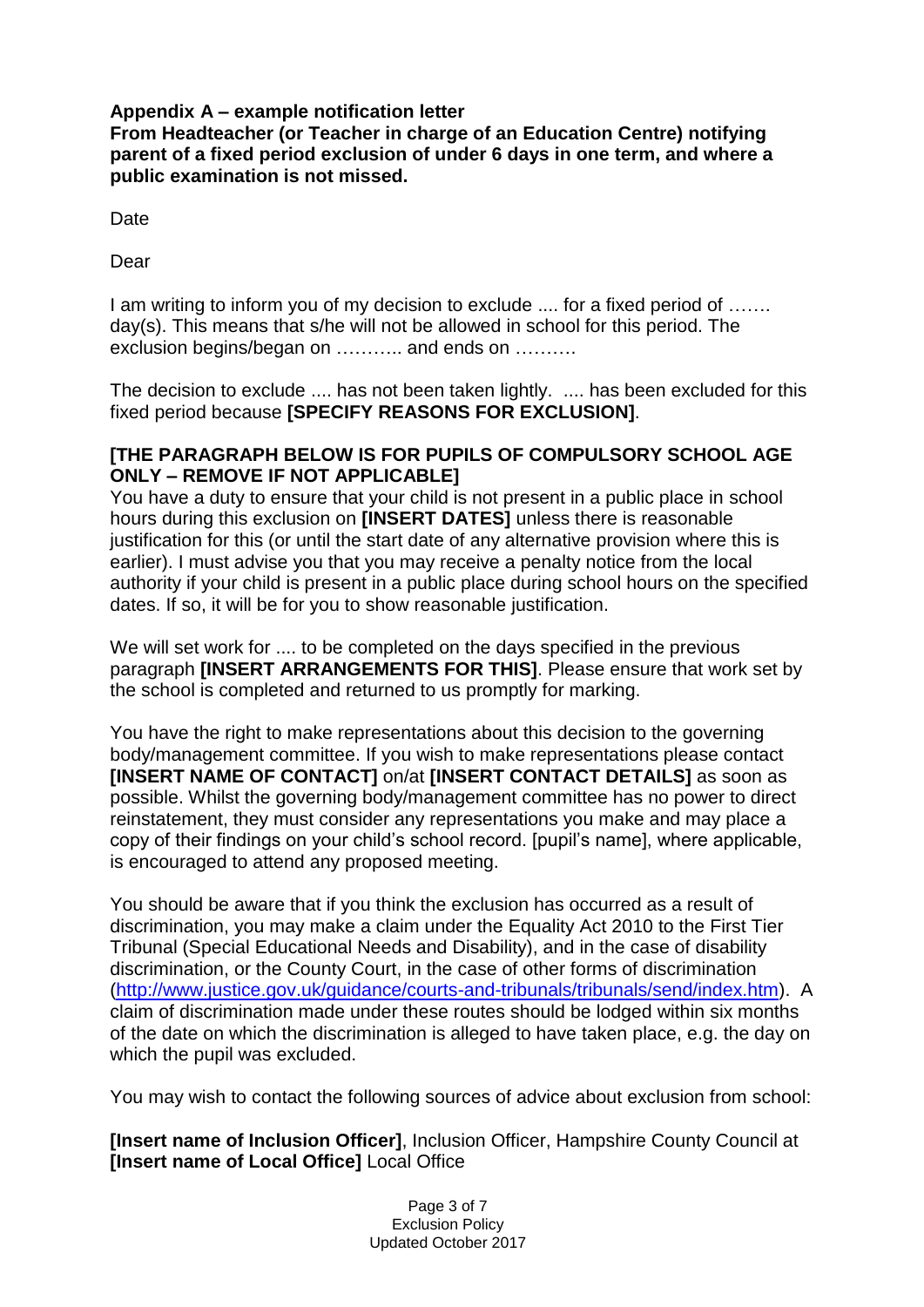### **[Insert address of Local Office]**

Phone: **[Insert phone number of Local Office]** <http://www3.hants.gov.uk/education/parents-info/education-exclusions.htm>

The Coram Children's Legal Centre aims to provide free legal advice and information to parents on state education matters. Phone: 0808 802 0008. The advice line is open from 8am to 8pm Monday to Friday, except Bank Holidays and 24 December to 1 January. [http://www.childrenslegalcentre.com](http://www.childrenslegalcentre.com/)

The Advisory Centre for Education (ACE) is an independent national advice centre for parents of children in state schools. Phone: 0808 800 0327. The advice line is open from 10am to 1pm Monday to Thursday. [http://ace-ed.org.uk](http://ace-ed.org.uk/)

Department for Education statutory guidance on exclusions 'Exclusions from maintained schools, Academies and pupil referral units in England' 2012. [http://www.education.gov.uk/schools/pupilsupport/behaviour/exclusion/g00210521/st](http://www.education.gov.uk/schools/pupilsupport/behaviour/exclusion/g00210521/statutory-guidance-regs-2012) [atutory-guidance-regs-2012](http://www.education.gov.uk/schools/pupilsupport/behaviour/exclusion/g00210521/statutory-guidance-regs-2012)

....'s exclusion expires on ………. and we expect .... to be back in school on **[INSERT DATE OF RETURN]** at **[INSERT TIME OF RETURN]**.

Yours sincerely

**[INSERT NAME OF HEADTEACHER]** Headteacher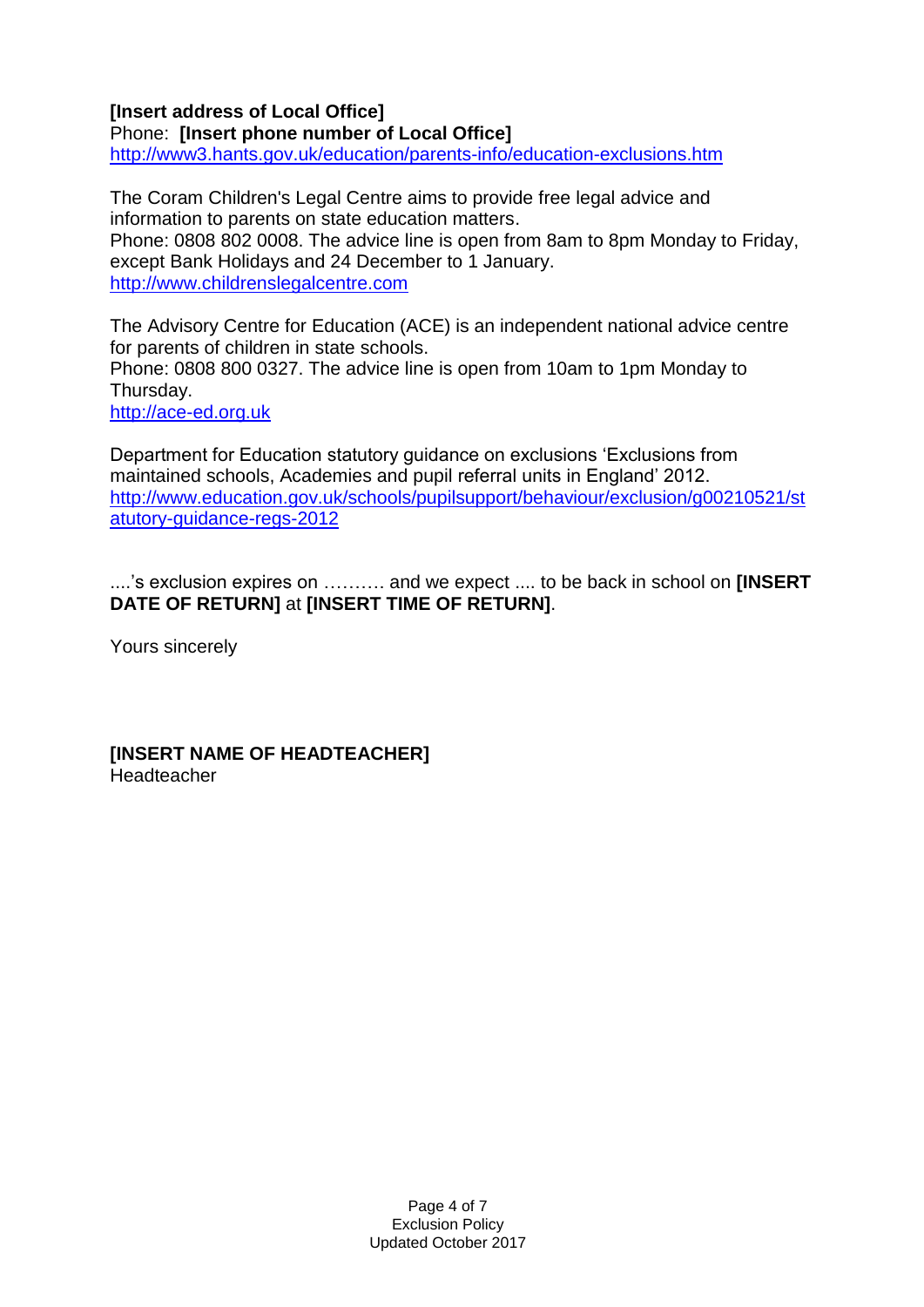#### **Fixed period exclusion 5 days or less (or 10 or fewer lunchtimes or half days) Fixed period exclusion 6-15 days (block or accumulated in any one term) or more than 10 lunchtimes or half days** Notification to parent/carer & LA immediately. No requirement for GDC/MC to meet unless parent/carer wishes to make a representation. (Although there is no legal requirement for governors to meet with parents to discuss the representation, good practice dictates that this should take place and preferably as soon as convenient to all.) Notification to the GDC once a term. • GDC/MC has no power of reinstatement or mitigation, but must place the parent's/carer's statement on the pupil's record along with a copy of the GDC view. • There are no rights of Independent Appeal although appeals could be made to the First Tier Tribunal where disability discrimination is alleged to have taken place (see DCSF Guidance para 57-59). • The headteacher of a primary school must arrange a reintegration interview during or following the expiry of any fixed period exclusion. The school shall make available, suitable full time education from day 6 of a block exclusion. • Notification to parent/carer, GDC, & LA immediately. • No requirement for GDC/MC to meet unless parent/carer wishes to make representations and then the GDC meets between 6 and 50 school days after receiving notification of the exclusion. NB However the LA would recommend that this is convened a.s.a.p. • Parents/carers may make representations to the GDC/MC orally and/or in written form. • GDC/MC has power to uphold, reinstate or mitigate the length of the exclusion (although time served will remain as served and a note will go on the pupil's file). • There are no rights of Independent Appeal although appeals could be made to the First Tier Tribunal where disability discrimination is alleged to have taken place (see DCSF Guidance para 68-72). • The headteacher must arrange a reintegration interview (applies to all schools)

### **Appendix B - Exclusions: procedures and timescales at a glance**

**GDC = Governors' Discipline Committee MC= Management Committee**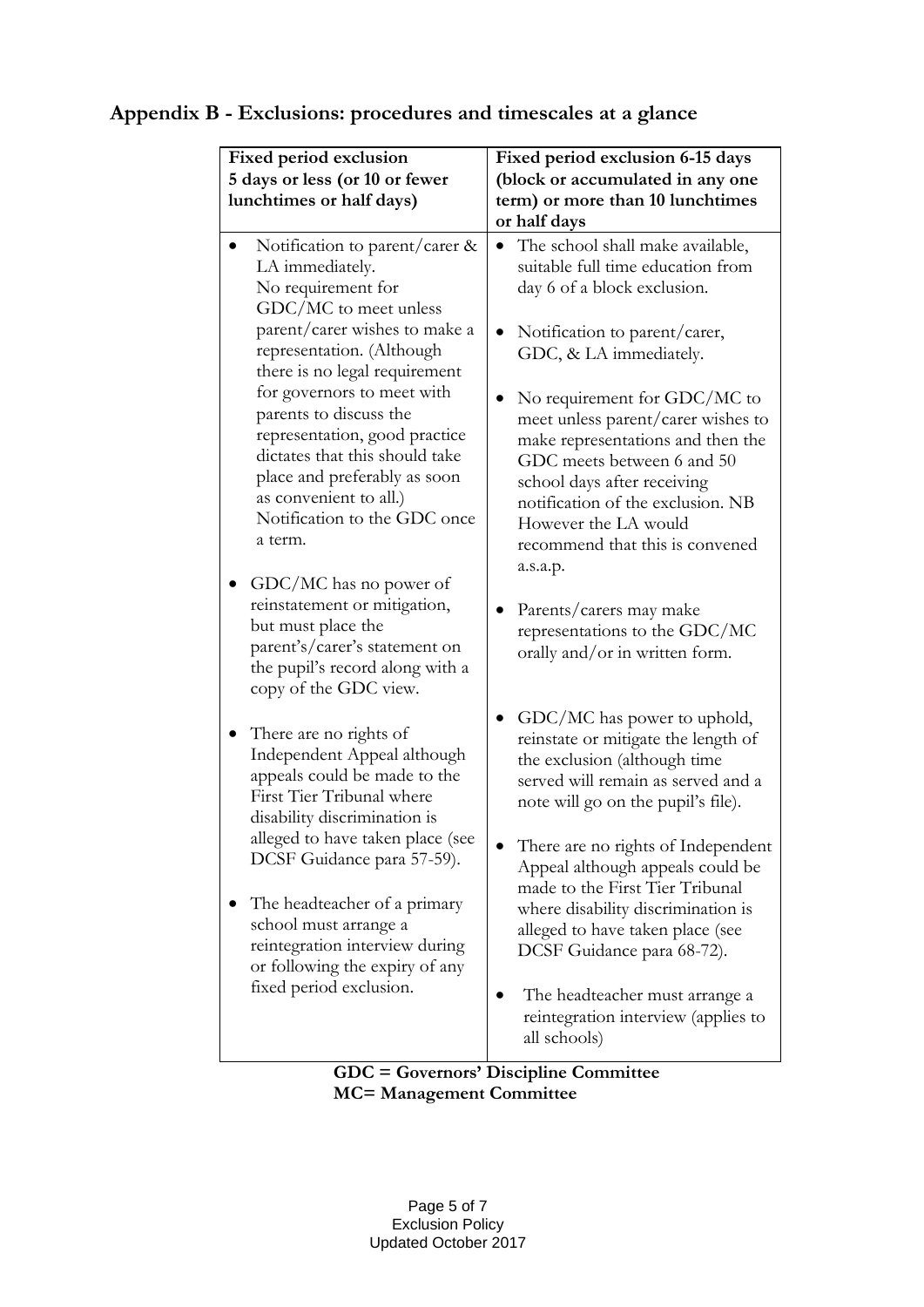## **Exclusions: procedures and timescales at a glance**

| Long fixed period exclusions 16-45 days in any one term,<br>block or accumulated |                                                                                                                                                                                                              |
|----------------------------------------------------------------------------------|--------------------------------------------------------------------------------------------------------------------------------------------------------------------------------------------------------------|
|                                                                                  | The school shall make available, suitable full time education                                                                                                                                                |
|                                                                                  | from day 6.                                                                                                                                                                                                  |
|                                                                                  | Notification to parent/carer, GDC/MC, & LA immediately.                                                                                                                                                      |
|                                                                                  | GDC/MC to meet between 6 and 15 school days after the<br>date of the receipt by the GDC/MC of exclusion.                                                                                                     |
|                                                                                  | Parents may make representation to the GDC/MC orally<br>and/or in written form.                                                                                                                              |
|                                                                                  | LA must be consulted in order to assess whether LA<br>statement and/or attendance at the GDC is appropriate.                                                                                                 |
|                                                                                  | Full paperwork should be provided by the school to all the<br>parties prior to the meeting (see Section D).                                                                                                  |
|                                                                                  | LA may provide a written statement to all parties where<br>applicable                                                                                                                                        |
|                                                                                  | The exclusion must be used to plan for the child and a PSP<br>should be put into place if not already initiated.                                                                                             |
|                                                                                  | GDC/MC has the power to uphold, reinstate or mitigate<br>the length of the exclusion (although time served will<br>remain as served and a note will be placed on the pupil file).                            |
|                                                                                  | A copy of the GDC decision letter should be sent to the LA                                                                                                                                                   |
| $\bullet$                                                                        | There are no rights of Independent Appeal although appeals<br>could be made to the First Tier Tribunal where disability<br>discrimination is alleged to have taken place (see DCSF)<br>Guidance para 68-72). |
|                                                                                  | The headteacher must arrange a reintegration interview<br>(applies to all schools)                                                                                                                           |
| <b>GDC = Governors' Discipline Committee</b>                                     |                                                                                                                                                                                                              |

 **MC = Management Committee**